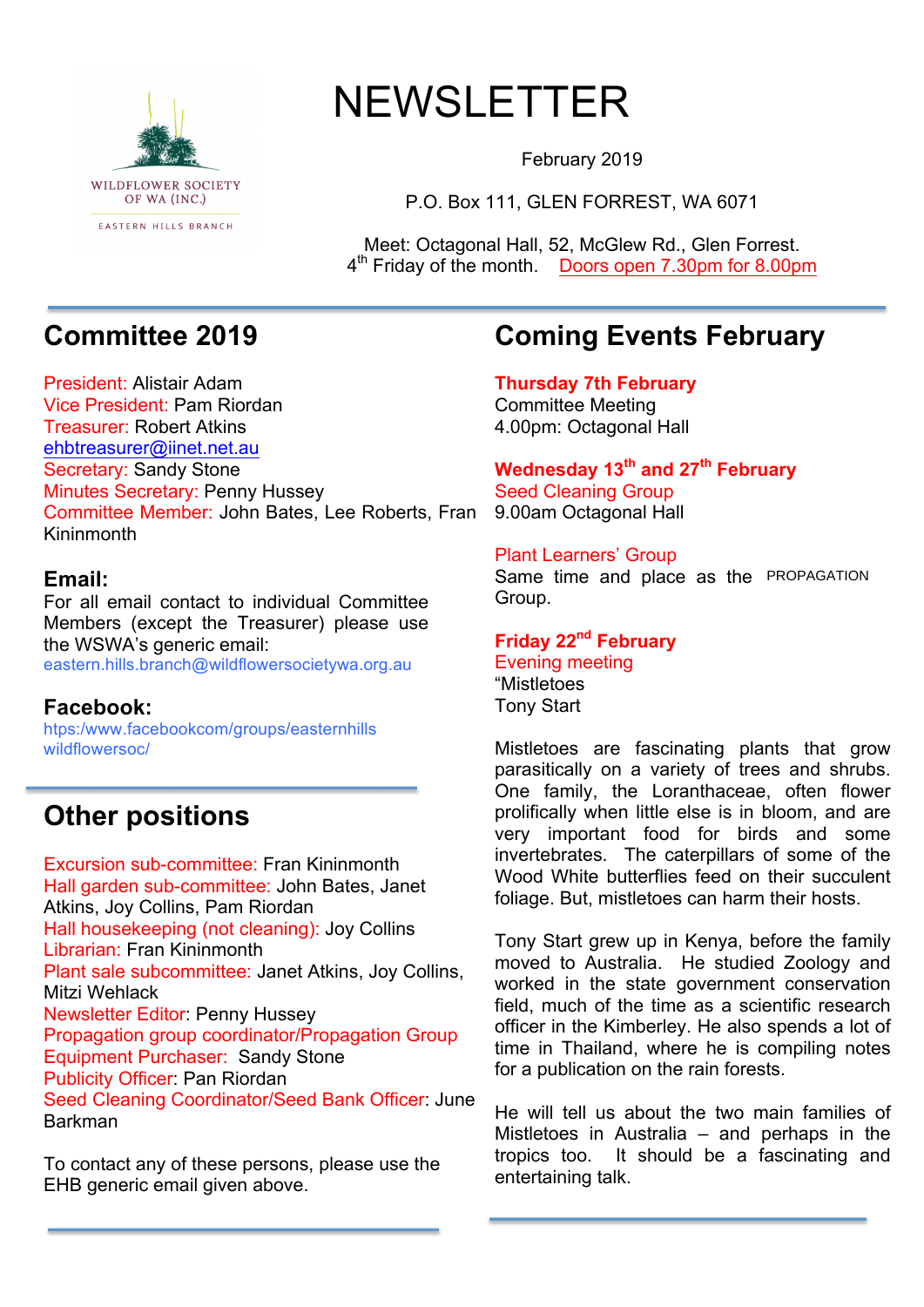# **Future Events March**

### **Thursday 7th March**

Committee Meeting 4.00pm: Octagonal Hall

### **Monday 11th and 25th March**

Propagation Group 12 noom to 3pm, Octagonal Hall. Bring your lunch

**Wednesday 13th and 27th March** Seed Cleaning Group 9am Octagonal Hall

### Plant Learners' Group

Same time and place as the Propagation group.

**Friday 22nd March Evening meeting**

### **"Puffballs of the West and beyond – A natural and cultural journey around the world"**

Arpad Kalotis

Puffballs are a fascinating and poorly understood group of fungi. Often enough when encountered they provide great enjoyment for children who love to give them a good kick and relish in the spore masses that are produced!

Puffballs, though, have much-valued roles in ecosystem health, and have also provided various cultures with sources of food, medicinals, decorations and dyes, and in some cases are of religious significance.

This presentation will examine the classification of puffballs today and then look at the role of select species in ecosystem function, and their use and significance in cultures around the world.

*Arpad Kalotas graduated as a botanist at UWA in the early seventies and has worked in a range of natural and cultural projects throughout central and Western Australia. He has maintained an interest in fungi first sparked by a fungal foray in his student days to the hills of Mundaring Weir with the late Roger Hilton, formerly Lecturer in Mycology at UWA.*

# **COMING UP - LATER**

### **Plant Sale 2019**

# **Saturday 11th May (9.00am -2.00pm)**

Octagonal Hall

Please put this date in your diary. Further notices with more detail will appear in future Newsletters.

**Is there anyone growing for the first time?** If so, please contact Janet Atkins 9295 2954 or atkinsrj@iinet.net.au

All growers will be contacted soon regarding arrangements for this year's sale. As a bit of advanced notice the following dates are important :-

- Sunday 31<sup>st</sup> March for preliminary plant lists
	- Sunday 21<sup>st</sup> April for final plant lists These can be sent to both Janet Atkins atkinsrj@iinet.net.au and Mitzi Wehlack (for the catalogue and signage) sangrila@primus.com.au

*Janet Atkins*

### **BLUE SKY FESTIVAL MUNDARING 17th March 2019**

EHB will once again be having a stall at this event, held at Sculpture Park, Mundaring. The theme will be related to plants used by black cockatoos. It is also suggested that there may be children's activities organised by the WSWA Education Sub-committee.

 Please put the date in your diary and consider how you can help.

### **Attendance at Perth Hills Artisans Market**

Rosie Brooks is organising a stall at these markets on behalf of the Wildflower Society. She will be selling wildflower-related artwork and hoping to enthuse people about joining our group. **Are there any other members who could help out, and perhaps bring along arts or crafts o sell? Please contact Rosie via the EHB email.**

There first two markets will be on Sunday 24<sup>th</sup> March, at Helena College, Glen Forrest, from 9.30am – 3.00pm. Sunday 19<sup>th</sup> May, Norris Park, Perth, same time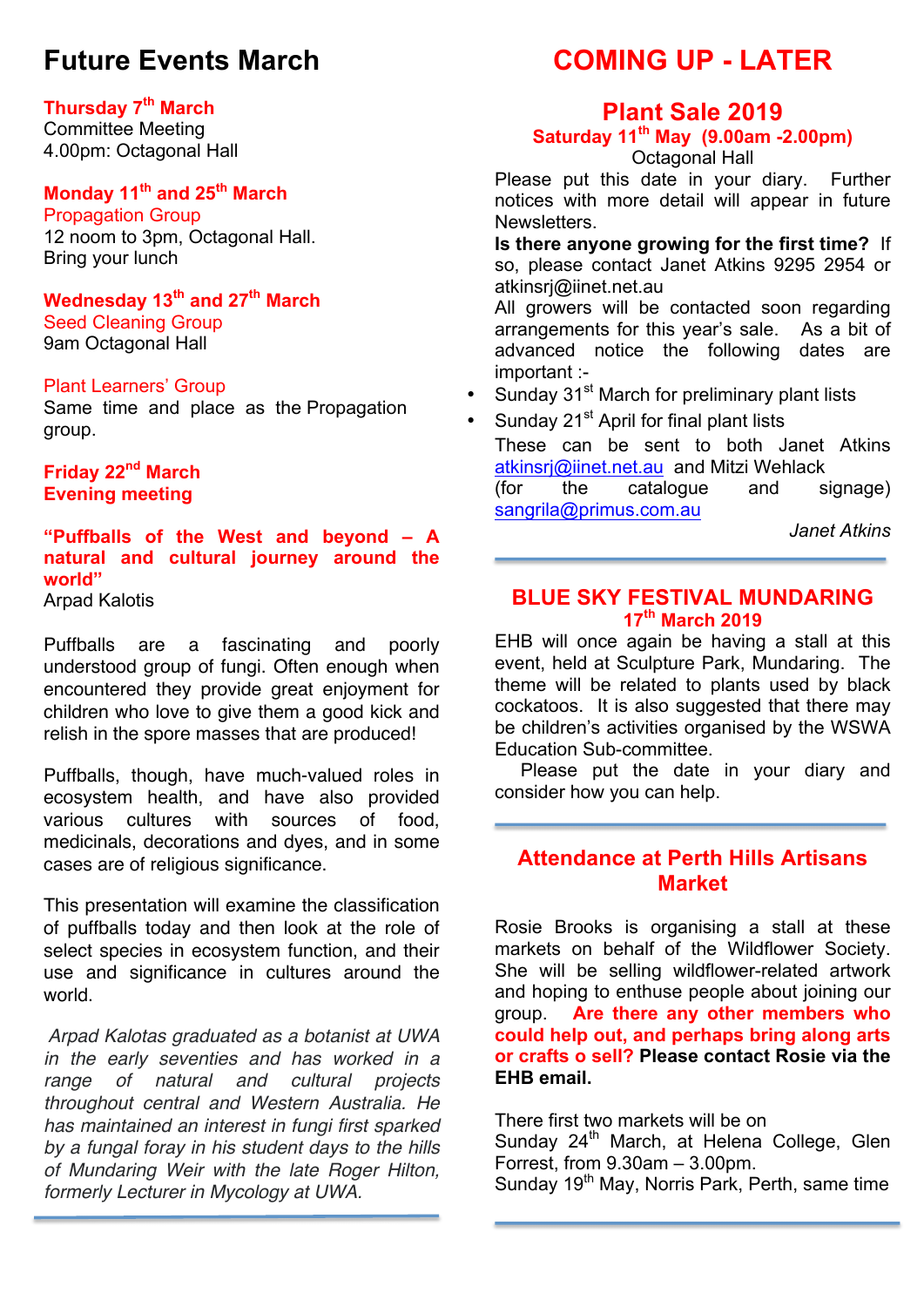### **Plant ID Workshops**

At the end of the plant ID workshops last year, participants suggested that perhaps half-day events could be organised, that specialised in one family only, going into greater depth than was possible in 2018.

 So, what families do members want to learn more about? Please **list the FIVE families you are most keen on, and send the list to Janet Atkins or Penny Hussey, via the EHB email**. We could then see what can be organised.

# **REPORTS**

### **AGM Friday 23rd November 2018**

As often happens on AGM night, there were, sadly, not many attendees.

 The Vice-President provided a report of the Branch's activities during the last year, including reports from the various sub-groups. The Treasurer provided an audited report and explained some of the changes that would come about because of the requirement to submit all the Wildflower Society's finances in a consolidated form.

 The names of the new committee are given at the start of this Newsletter.

 To end the meeting, Penny Hussey showed photographs of some of the wildflowers that can be found while exploring the ruins of ancient civilisations around the Mediterranean, remarking how a knowledge of plants can enhance the appreciation of historic sites – from squirting cucumbers to prophetic oaks, mandrake, capers and dragon arums. As well as Tuarts standing sentinel at a WW11 cemetery at Tobruk.

### **CONGRATULATIONS**

Una Bell received an Ian Colquhoun Lifetime Award, from his wife, in memory of the work Ian had carried out through his commitment with Alcoa and Murdoch University. There were three candidates nominated for the Award, at the Swan ALCOA Landcare Program (SALP) celebratory dinner on November 15th 2018 and all were from Jane Brook Catchment Group. *Sandy Stone*

### **WANTED: Air-pruned pots**

**Have you bought seedlings in square air-pruned (forestry) pots? If so, have you still got the pots? Please bring them to the Hall, as our growers are dearly in need of them.**

### **NEW BOOKS**

**Dark Emu** by Brian Pascoe



Brian Pascoe has written an engaging story of how the First Australians survived a hot dry and inhospitable country to survive 60,000 years. During this time they developed domestic crops from indigenous plants, built houses, fished, stored and preserved their crop, used fire, made tools and lived peacefully.

 The book will dispel many of the myths Europeans and colonial explorers perpetrated about the First Australians. Through much research (there is a concise bibliography at the back of the book) the author suggests we need to reconsider the "hunter-gatherer" label for pre-colonial Aboriginal Australians.

 The First Australians domesticated grains from grasses such as kangaroo grass by